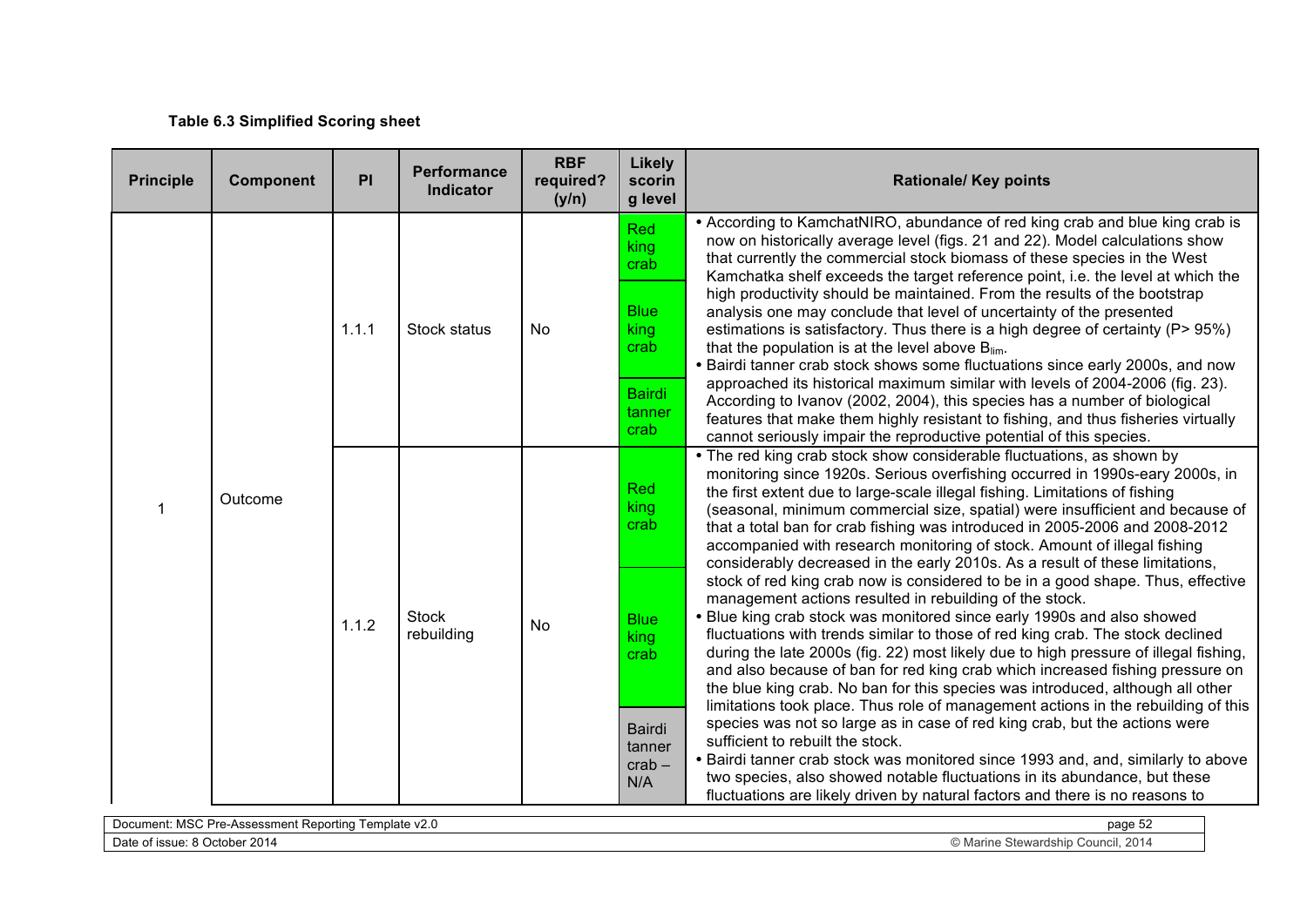| <b>Principle</b> | <b>Component</b> | PI    | Performance<br><b>Indicator</b>    | <b>RBF</b><br>required?<br>(y/n) | <b>Likely</b><br>scorin<br>g level | <b>Rationale/ Key points</b>                                                                                                                                                                                                                                                                                                                                                                                                                                                                                                                                                                                                                                                                                                                  |
|------------------|------------------|-------|------------------------------------|----------------------------------|------------------------------------|-----------------------------------------------------------------------------------------------------------------------------------------------------------------------------------------------------------------------------------------------------------------------------------------------------------------------------------------------------------------------------------------------------------------------------------------------------------------------------------------------------------------------------------------------------------------------------------------------------------------------------------------------------------------------------------------------------------------------------------------------|
|                  |                  |       |                                    |                                  |                                    | suggest that it was seriously depleted.                                                                                                                                                                                                                                                                                                                                                                                                                                                                                                                                                                                                                                                                                                       |
|                  |                  |       |                                    |                                  | <b>Red</b><br>king<br>crab         | . Evaluation of the harvest strategy suggests that current fishing operations<br>have a moderate impact on the resource, principally because the harvest is<br>notably less than acceptable fishing mortality. The harvest strategy takes into<br>account both biomass and fishing mortality, and sets TAC such that harvest is<br>consistent with targets of the fishery and that actual fishing mortality does not<br>exceed a fishing mortality appropriate for the given biomass. Fishing mortality                                                                                                                                                                                                                                       |
|                  |                  | 1.2.1 | Harvest<br>Strategy                | <b>No</b>                        | <b>Blue</b><br>king<br>crab        | is adjusted to stock abundance and takes into consideration illegal fishing. At<br>the same time, until the recent time, fishing mortality associated with illegal<br>fishing was quite high and significantly reduced (about two-fold) only during the<br>last three-four years. Now the stock assessment uses different models, which<br>allow to estimate both short-and long-term consequences of fishing. These<br>models are developed for two species of king crabs and demonstrated<br>effectiveness of accepted harvest strategy. The harvest strategy of bairdi<br>tanner crab is based on the same principles, but its full development requires                                                                                   |
|                  | Management       |       |                                    |                                  | <b>Bairdi</b><br>tanner<br>crab    | time to determine the key parameters.<br>. The fishery is automatically closed when the quota is over.<br>• Some by-catch of juveniles and females takes place, but they are released and<br>research shows that their mortality is on acceptable level, especially if they<br>experience only a single lifting on-board. By-catch of crab in other fisheries<br>now is low because the main areas where it may occur are closed for bottom<br>trawl fishing.                                                                                                                                                                                                                                                                                 |
|                  |                  | 1.2.2 | Harvest control<br>rules and tools | No                               |                                    | • Harvest control rules are based on achieving allocated quota. Quotas in terms<br>of percentage of TAC are allocated for each fishing company for ten years.<br>• Monitoring of crab populations is a part of overall research program of<br>KamchatNIRO. Number of various measures which allow sustainability of the<br>fishery are set up.<br>. While determining the TAC, the research institute uses risk-based approach,<br>including IUU fishing in the stock assessment, to avoid stock decline with<br>certain probability in both short-term and long-term prospective. TAC is<br>allocated two years before the fishing season and can be corrected based on<br>more recent data. It is not corrected based on in-season surveys. |
|                  |                  | 1.2.3 | Information<br>and monitoring      | No                               |                                    | • Detailed monitoring data for crab, such as catch records and various research<br>data exist since 1957. Less detailed data are available since 1920s.                                                                                                                                                                                                                                                                                                                                                                                                                                                                                                                                                                                       |

| $\cdots$<br>≅≏⊒emplate v∠.J<br>Document:<br>: Reportina<br>Assessmen.<br>Jr<br>MSC<br>.<br>$\overline{\phantom{a}}$ | _____<br>page 53                                  |
|---------------------------------------------------------------------------------------------------------------------|---------------------------------------------------|
| ober 201<br>Date of issue: 8<br>. $\lambda$<br>, ocione                                                             | Council, 2014<br>Stewardsh<br>$\sim$ , ividility. |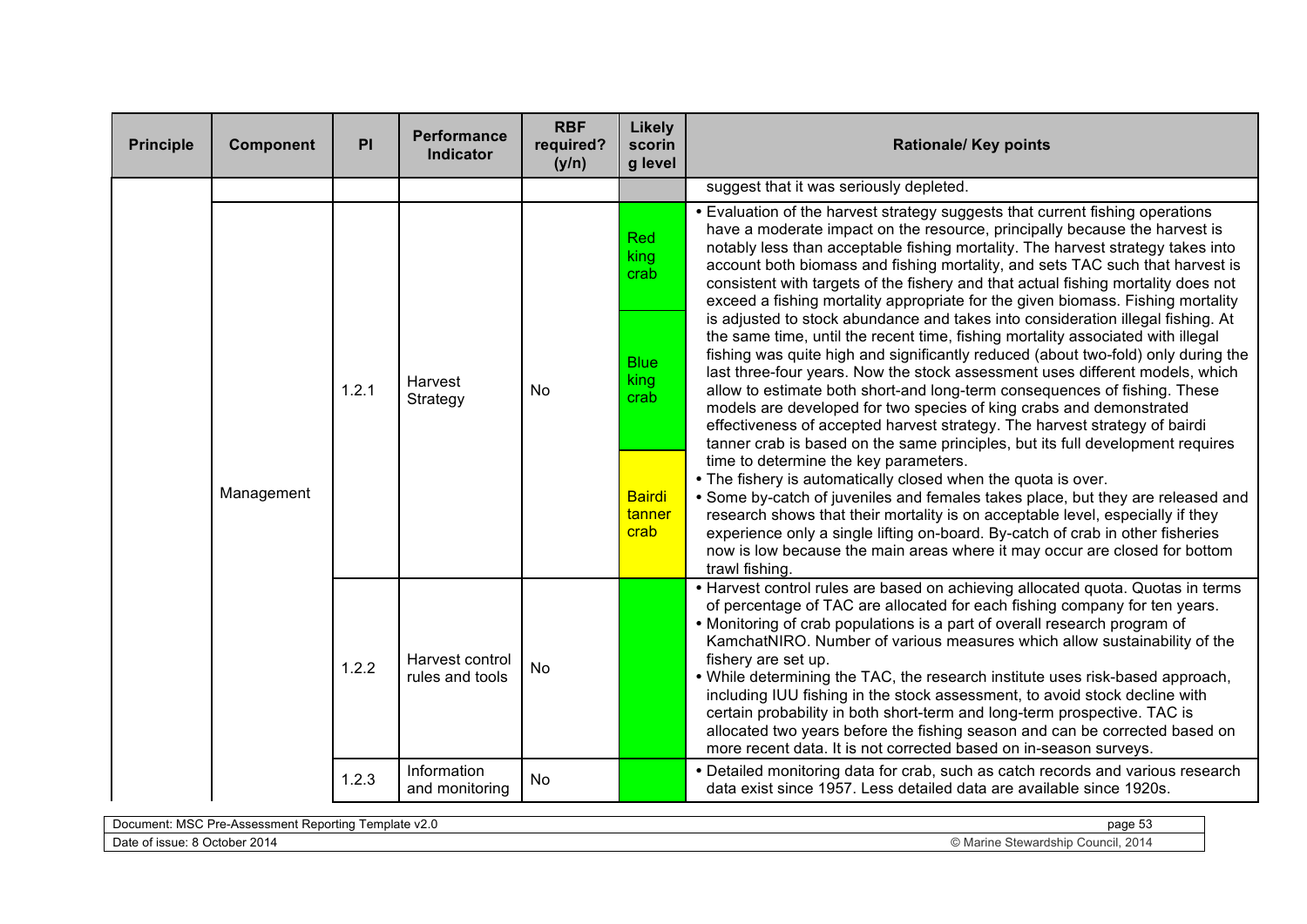| <b>Principle</b>              | <b>Component</b>                                     | PI    | <b>Performance</b><br>Indicator | <b>RBF</b><br>required?<br>(y/n) | Likely<br>scorin<br>g level     | <b>Rationale/ Key points</b>                                                                                                                                                                                                                                                                                                                                                                                                                                                                                                                                                                                                                                                                                                                                                                                                                                                                                         |
|-------------------------------|------------------------------------------------------|-------|---------------------------------|----------------------------------|---------------------------------|----------------------------------------------------------------------------------------------------------------------------------------------------------------------------------------------------------------------------------------------------------------------------------------------------------------------------------------------------------------------------------------------------------------------------------------------------------------------------------------------------------------------------------------------------------------------------------------------------------------------------------------------------------------------------------------------------------------------------------------------------------------------------------------------------------------------------------------------------------------------------------------------------------------------|
|                               |                                                      |       |                                 |                                  |                                 | • Stock assessment existed entire period of fishery and its materials are<br>available in the publications and unpublished materials of the research<br>institute. Also, local branch of the FFA keeps the records on catch.<br>• The companies keep records of time and amount of crab caught in their<br>fisheries logbooks. Currently, the Client reports absence or very low level (less<br>than 10% of commercial catch) of illegal fishing and a comprehensive control<br>over fishing from the governmental enforcement structures. The management<br>system recognizes main known uncertainties and understands that there are<br>inavoidable uncertainties. Information on all three species is comprehensive<br>and ecosystem of the Western Kamchatka shelf is well studied because of<br>high significance for fisheries (Alaska Pollock. Pacific salmon, Pacific cod,<br>halibuts in addition to crabs) |
|                               |                                                      |       |                                 |                                  | Red<br>king<br>crab             | • Crab assessments are conducted annually in different seasons in different<br>areas of the West Kamchatka shelf. Most information is obtained with bottom<br>trawls, but blue king crab stock is assessed with traps because trawls cannot<br>be used in the northern part of the shelf, which is a main area of blue crab<br>occurrence.                                                                                                                                                                                                                                                                                                                                                                                                                                                                                                                                                                           |
|                               |                                                      | 1.2.4 | Assessment of<br>stock status   | <b>No</b>                        | <b>Blue</b><br>king<br>crab     | • Assessment is based on size and sex composition of catches in different<br>locations and seasons. The data are treated using best available statistical and<br>modeling approaches.<br>• The stock assessments carried out for six decades, and some information is<br>available since 1920s, i.e. beginning of Russian crab fisheries. Comprehensive<br>information on stock assessment methodology was available for the pre-<br>assessment.<br>• Assessment methods and data used for issuing TACs are reviewed during                                                                                                                                                                                                                                                                                                                                                                                          |
|                               |                                                      |       |                                 |                                  | <b>Bairdi</b><br>tanner<br>crab | phase of approval. First, on the level of the institute, when the Research<br>Council of the institute approves forecasts issued by the research group.<br>Second, when VNIRO (headquarter fisheries research institute in Moscow)<br>provides forecast for Federal Agency for Fisheries (Moscow). After approval by<br>this body and by the State Ecological Expertise the TAC goes back along this<br>chain. Therefore, there are number of steps including independent review of<br>the assessment methods. Potentially, the TAC may change during any of<br>these steps, but usually it does not often happen.                                                                                                                                                                                                                                                                                                   |
|                               |                                                      |       | Number of PIs less than 60      |                                  |                                 | $\bullet$ 0                                                                                                                                                                                                                                                                                                                                                                                                                                                                                                                                                                                                                                                                                                                                                                                                                                                                                                          |
|                               | Document: MSC Pre-Assessment Reporting Template v2.0 |       |                                 |                                  |                                 | page 54                                                                                                                                                                                                                                                                                                                                                                                                                                                                                                                                                                                                                                                                                                                                                                                                                                                                                                              |
| Date of issue: 8 October 2014 |                                                      |       |                                 |                                  |                                 | © Marine Stewardship Council, 2014                                                                                                                                                                                                                                                                                                                                                                                                                                                                                                                                                                                                                                                                                                                                                                                                                                                                                   |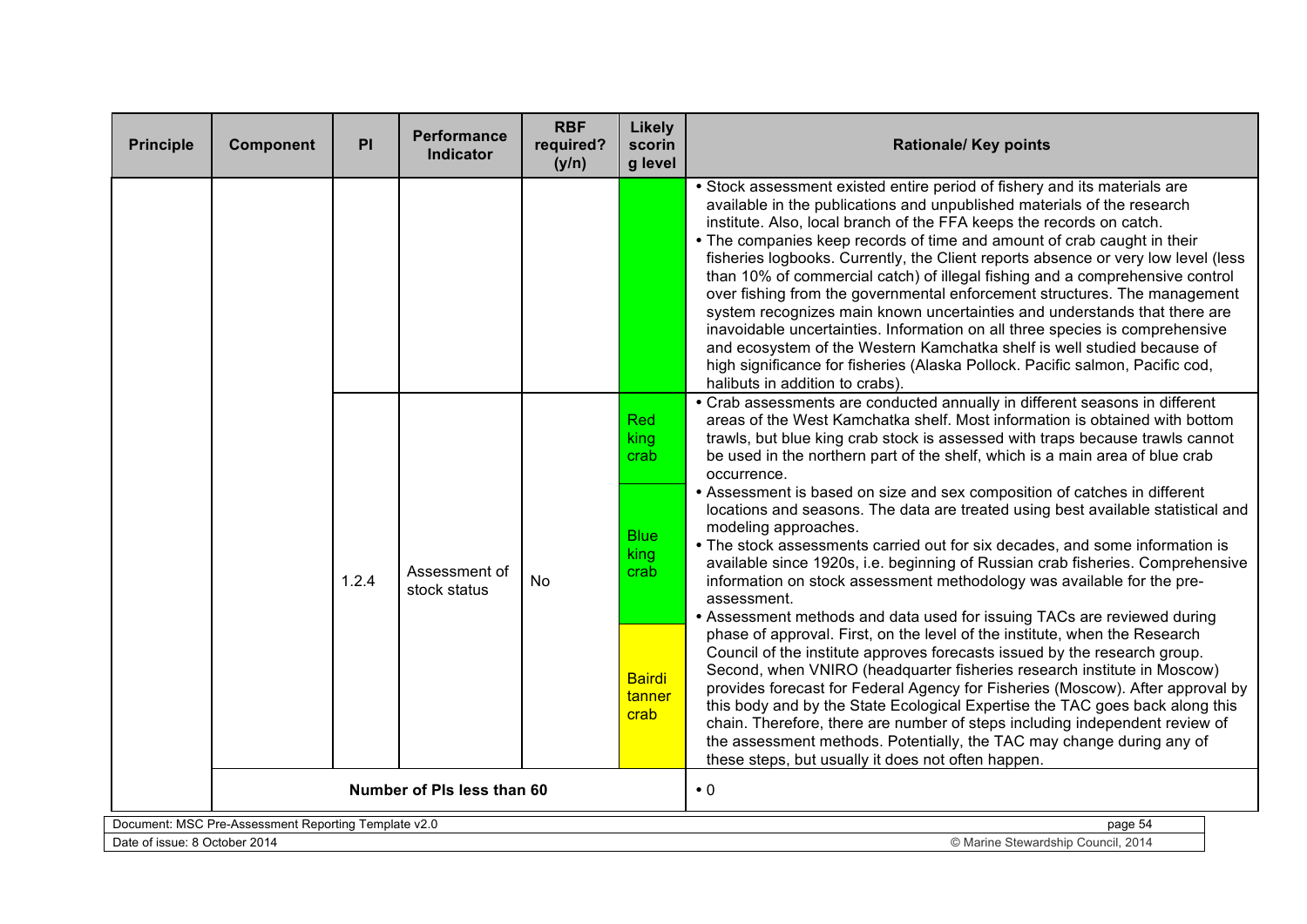| <b>Principle</b> | Component                                                       | PI    | <b>Performance</b><br><b>Indicator</b> | <b>RBF</b><br>required?<br>(y/n) | <b>Likely</b><br>scorin<br>g level | <b>Rationale/ Key points</b>                                                                                                                                                                                                                                                                                                                                                                                                                                                                                                                                                                                                                                                                                                                                                                                                                                                                                                                                                                                                                                                                                                                                                                                                                                                                                                                                                     |  |
|------------------|-----------------------------------------------------------------|-------|----------------------------------------|----------------------------------|------------------------------------|----------------------------------------------------------------------------------------------------------------------------------------------------------------------------------------------------------------------------------------------------------------------------------------------------------------------------------------------------------------------------------------------------------------------------------------------------------------------------------------------------------------------------------------------------------------------------------------------------------------------------------------------------------------------------------------------------------------------------------------------------------------------------------------------------------------------------------------------------------------------------------------------------------------------------------------------------------------------------------------------------------------------------------------------------------------------------------------------------------------------------------------------------------------------------------------------------------------------------------------------------------------------------------------------------------------------------------------------------------------------------------|--|
|                  | Primary<br>Species                                              | 2.1.1 | Outcome                                | No                               |                                    | • According to information obtained from publications and specially prepared<br>report of KamchatNIRO, non-target species are rare in this fishery. The far<br>most abundant species in the traps was Pacific cod, which total catch, based<br>on calculations accounted for per trap catch, period of fishing and total number<br>of traps used in the crab fishery in 2010, was estimated to be 23,743 kg. Given<br>that total catch of crabs in this year was 34,395 mt, proportion of cod in crab<br>catch is less that 0.1%. Other species are even less abundant (see table 11).<br>Several primary species (those which are officially managed with determination<br>of TAC or possible catch) are listed in the table (Pacific salmon, redfish,<br>halibut, flatfish), but their amount is negligible. These fish are released or used<br>by the vessel crew. Contribution of mortality of these species is negligible in<br>comparison with their mortality associated with target fishing. Some additional<br>mortality can be associated with lost traps, but it is also negligible because<br>they are open within three weeks due to decomposing of special material used<br>in their construction. Although no special records of the amount of these<br>species to be caught, influence of crab fishing on their status can be neglected<br>with high confidence. |  |
| 2                |                                                                 | 2.1.2 | Management                             | <b>No</b>                        |                                    | . Number of primary species is negligible and their stock status is assessed by<br>the research institute. Use of special threads decomposed by water allows to<br>minimise possible bycatch by the lost traps.                                                                                                                                                                                                                                                                                                                                                                                                                                                                                                                                                                                                                                                                                                                                                                                                                                                                                                                                                                                                                                                                                                                                                                  |  |
|                  |                                                                 | 2.1.3 | Information                            | No                               |                                    | • According to information obtained during the site visit and analysis of literature<br>(Terentiev et al 2013), number of primary species bycatch of the fishery is<br>negligible and if it will be confirmed during further assessment (in particularly,<br>by the research institute), no further information will be needed. At the same<br>time, data from other research carried out in 1992 (Orlov 1993) show much<br>higher level of non-target species, including primary species though this study<br>was performed in the different region, north-western part of the Bering Sea,<br>these results may show temporal variation of non-target species bycatch and<br>thus more information on bycatch in this fishery is needed.                                                                                                                                                                                                                                                                                                                                                                                                                                                                                                                                                                                                                                        |  |
|                  | Secondary<br>species                                            | 2.2.1 | Outcome                                | No                               |                                    | • Several secondary species (those are not subject for the stocj assessment) are<br>reported in study of non-target species of crab fishery (Terentiev et al 2013),<br>but all they are in negligible amount. According to information obtained during<br>the site visit, secondary species are absent, and if it will be documentally<br>confirmed during further assessment (in particularly, by the research institute),<br>conclusion about absence of effect of crab fishery on by-catch species                                                                                                                                                                                                                                                                                                                                                                                                                                                                                                                                                                                                                                                                                                                                                                                                                                                                            |  |
|                  | Document: MSC Pre-Assessment Reporting Template v2.0<br>page 55 |       |                                        |                                  |                                    |                                                                                                                                                                                                                                                                                                                                                                                                                                                                                                                                                                                                                                                                                                                                                                                                                                                                                                                                                                                                                                                                                                                                                                                                                                                                                                                                                                                  |  |

Date of issue: 8 October 2014 **Connect Act and Stewardship Council**, 2014 **Connect Act and Stewardship Council**, 2014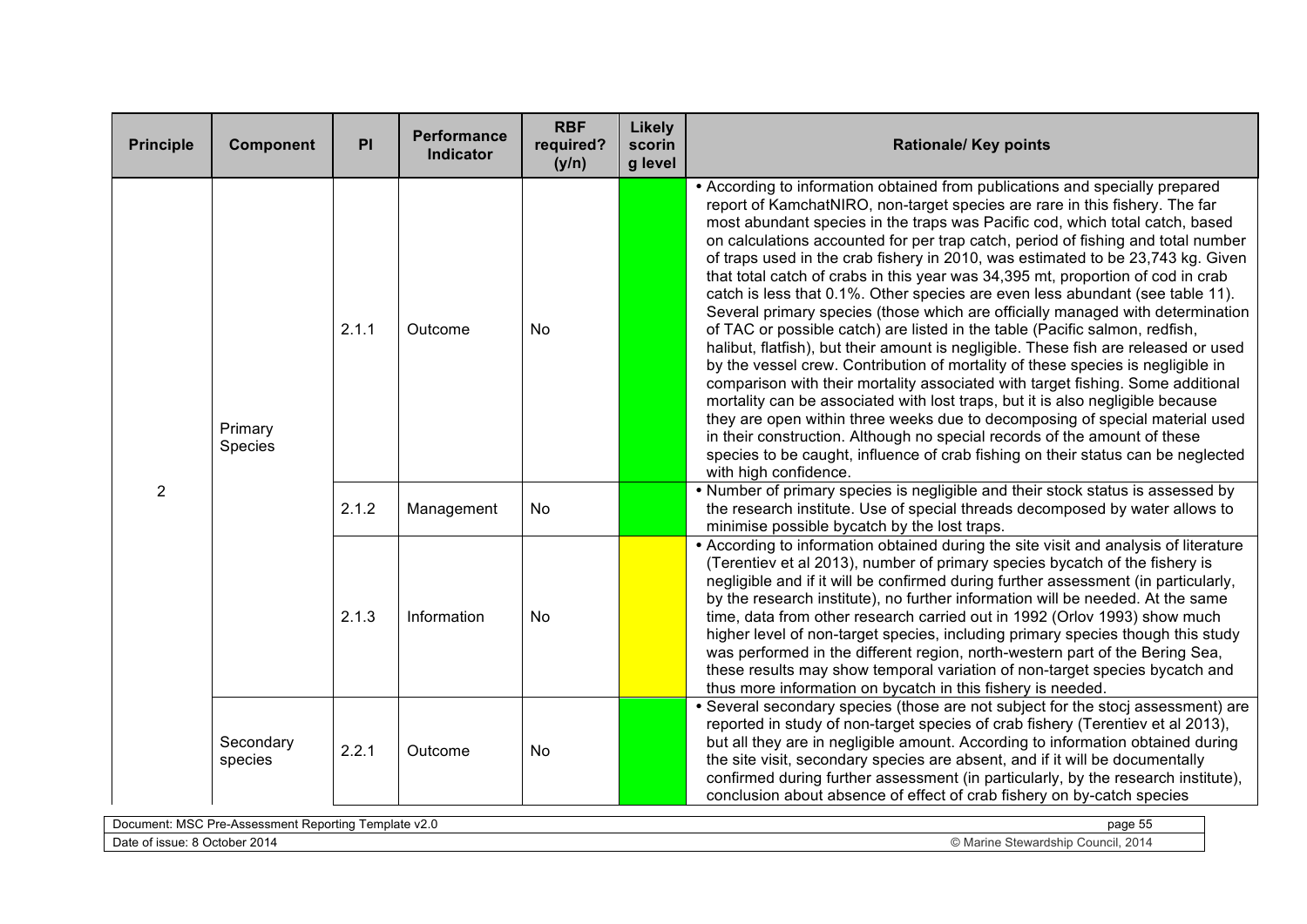| <b>Principle</b> | Component   | PI    | Performance<br><b>Indicator</b> | <b>RBF</b><br>required?<br>(y/n) | <b>Likely</b><br>scorin<br>g level | <b>Rationale/ Key points</b>                                                                                                                                                                                                                                                                                                                                                                                                                                                                                                                                                     |
|------------------|-------------|-------|---------------------------------|----------------------------------|------------------------------------|----------------------------------------------------------------------------------------------------------------------------------------------------------------------------------------------------------------------------------------------------------------------------------------------------------------------------------------------------------------------------------------------------------------------------------------------------------------------------------------------------------------------------------------------------------------------------------|
|                  |             |       |                                 |                                  |                                    | populations can be made.                                                                                                                                                                                                                                                                                                                                                                                                                                                                                                                                                         |
|                  |             | 2.2.2 | Management                      | <b>No</b>                        |                                    | • According to information obtained during the site visit, secondary species are<br>practically absent in this fishery absent, and if it will be documentally confirmed<br>during further assessment (in particularly, by the research institute), no special<br>strategy will be needed. Use of special threads decomposed by water allows to<br>minimise possible bycatch of such species by the lost traps.                                                                                                                                                                   |
|                  |             | 2.2.3 | Information                     | No                               |                                    | • According to information obtained during the site visit, bycatch of secondary<br>species is practically absent and if it will be confirmed during further<br>assessment (in particularly, by the research institute), no further information<br>will be needed.                                                                                                                                                                                                                                                                                                                |
|                  |             | 2.3.1 | Outcome                         | No                               |                                    | • According to information obtained during the site visit and analysis of available<br>literature on potential interactions of ETP species with the crab traps, no<br>interactions of ETP species with crab traps occurs. Thus it may be concluded<br>about absence of risks for ETP species from this fishery. Although due to the<br>distribution of ETP species relative to the fishing area, the fishery is highly<br>unlikely to encounter an ETP species, it is recommended that evidence that<br>the fishery has not had interactions be provided to the assessment team. |
|                  | ETP species | 2.3.2 | Management                      | No                               |                                    | . So far the Client does not have management plan or strategy for ETP species.<br>However, if it will be demonstrated an absence of impact on ETP species, the<br>fishery would require only a simple strategy for ETP species to maintain<br>minimal impacts.<br>• To pass this performance indicator, the strategy would need to not only be<br>developed, but implemented with a way to demonstrate that the strategy is<br>actually being implemented                                                                                                                        |
|                  |             | 2.3.3 | Information                     | No                               |                                    | . No documentation of the reportedly minimal ETP interactions occurs, but all<br>the information available suggests actual absence of fishery effect on ETP<br>species.<br>• That said, to pass this performance indicator, some evidence through<br>monitoring and reporting would need to be provided in the assessment. It is<br>suggested that information from the on-board vessel monitoring include<br>whether or not any ETP species have been encountered and what the<br>interaction entailed.                                                                         |

| $\cdot$ $\cdot$ $\sim$<br>Template v2.0<br>≺eportina<br>:ument:<br><sup> u</sup> re-Assessment Report<br>וחו<br>MSC | page 56<br>---                                                    |
|---------------------------------------------------------------------------------------------------------------------|-------------------------------------------------------------------|
| $-2014$<br>∩atr<br>. d October ೧<br>⊧of issue: 8                                                                    | StQMP<br>Council, 2014<br>dship<br>пe<br><u>ivia</u><br>- Oltwai. |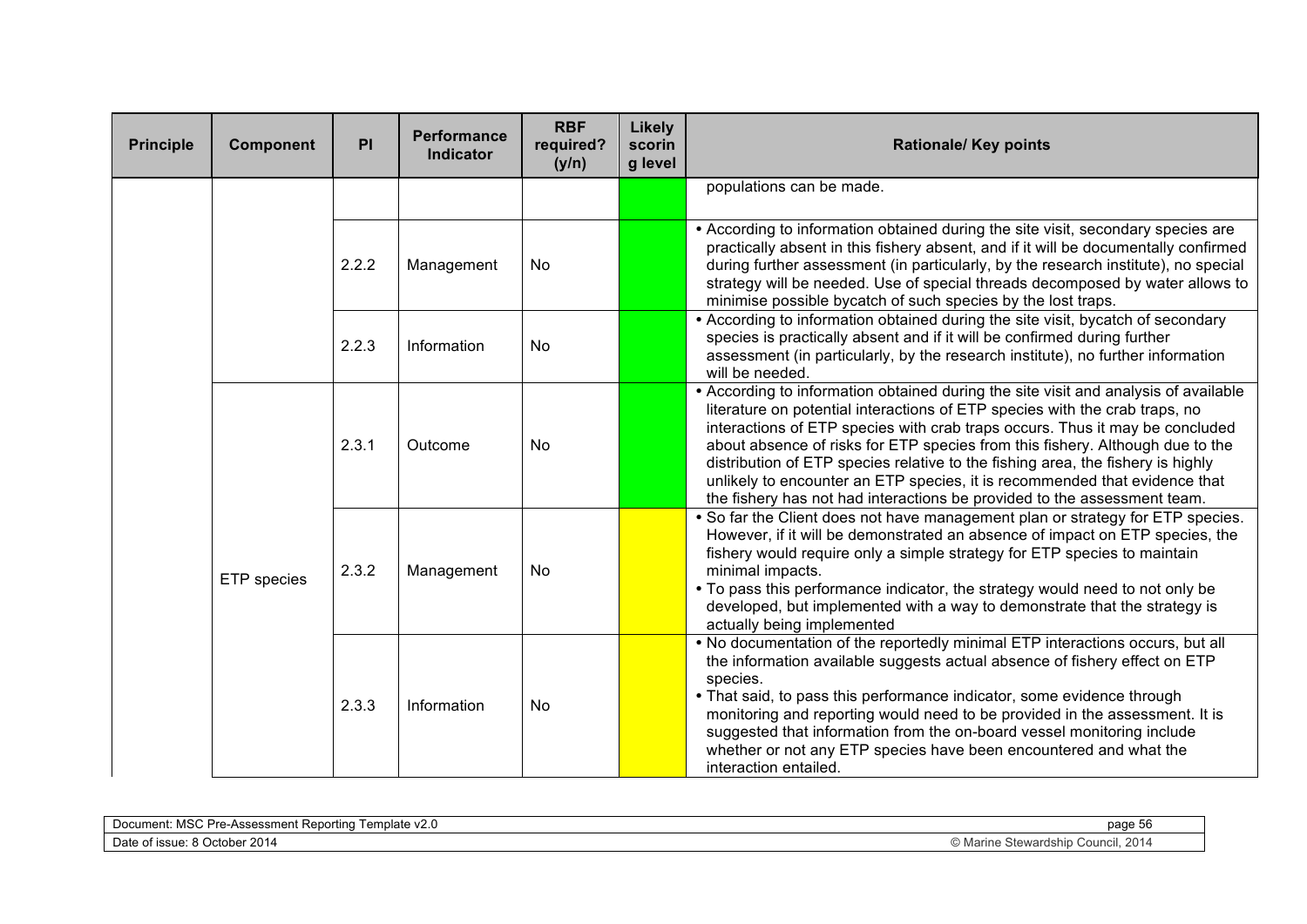| <b>Principle</b> | Component       | PI    | Performance<br><b>Indicator</b> | <b>RBF</b><br>required?<br>(y/n) | Likely<br>scorin<br>g level | <b>Rationale/ Key points</b>                                                                                                                                                                                                                                                                                                                                                                                                                                                                                                               |
|------------------|-----------------|-------|---------------------------------|----------------------------------|-----------------------------|--------------------------------------------------------------------------------------------------------------------------------------------------------------------------------------------------------------------------------------------------------------------------------------------------------------------------------------------------------------------------------------------------------------------------------------------------------------------------------------------------------------------------------------------|
|                  |                 | 2.4.1 | Outcome                         | No                               |                             | • Traps are used for crab fishing on soft or hard bottoms. When put on the<br>bottom, the traps do not move and thus their direct effect on bottom<br>communities is negligible. Some percentage of traps is lost during a season.<br>Their metallic frame is destroyed by marine water within two years (according<br>to observations of fishers) and thus also do not have much effect on the<br>habitat.                                                                                                                                |
|                  | <b>Habitats</b> | 2.4.2 | Management                      | No                               |                             | . No strategy for addressing and restraining habitat impacts has been developed<br>and the impact of the gear is evidently minimal. We would judge that a partial<br>strategy is not necessary for this Performance Indicator because of the low<br>impact of the gear.                                                                                                                                                                                                                                                                    |
|                  |                 | 2.4.3 | Information                     | <b>No</b>                        |                             | • Effect of crab traps on bottom communities is evidently minimal so there are no<br>plans of its monitoring. Information from other fisheries crab also does not<br>report influence of traps on bottom communities.<br>. It is recommended that bottom type habitat maps be generated with fishing<br>effort location over-lays before entering full assessment to provide enough<br>evidence to the assessment team that indeed impacts are negligible to pass<br>this performance indicator                                            |
|                  |                 | 2.5.1 | Outcome                         | No                               |                             | • All crabs feed of benthic animals, and often are scavengers. They are not<br>selective to food organisms. Young crabs are used for food by predator fish<br>such as cod, sculpins or wolffish. Proportion of total population taken by the<br>fishery is quite low, because it takes only 10-20% of adult males, excluding<br>females and undersized males. Therefore fishery removal only insignificantly<br>reduces the size of population and because of this effect of fishery removal of<br>crabs on ecosystem seems to be minimal. |
|                  | Ecosystem       | 2.5.2 | Management                      | <b>No</b>                        |                             | . No explicit strategy for addressing and restraining fishery impacts on<br>ecosystem function and structure has been developed. However, given that<br>effect of removal of crab fishery on ecosystem is probably low, no such<br>strategy may be needed.                                                                                                                                                                                                                                                                                 |
|                  |                 | 2.5.3 | Information                     | No                               |                             | . Only limited information on role of crab fishery removals on ecosystem was<br>available during the pre-assessment. In particularly, some studies address<br>mortality of non-target crabs (females and undersized males) related to fishing<br>operations (lifting on-board of the fishing vessel and realizing back to the sea),<br>but more information is needed to judge about ecosystem effects of this<br>fishery.                                                                                                                 |

| MCT<br>Femplate v2.0<br>Document:<br>≺eportino<br>Assessment<br>$Pre-$<br>--<br>,,,,,,,,, | ______<br>page                                |
|-------------------------------------------------------------------------------------------|-----------------------------------------------|
| ⊃ate<br>8 Octobe<br>: of issue:<br>-2014                                                  | Stewardship Council, 2014<br>$\sim$<br>11 I C |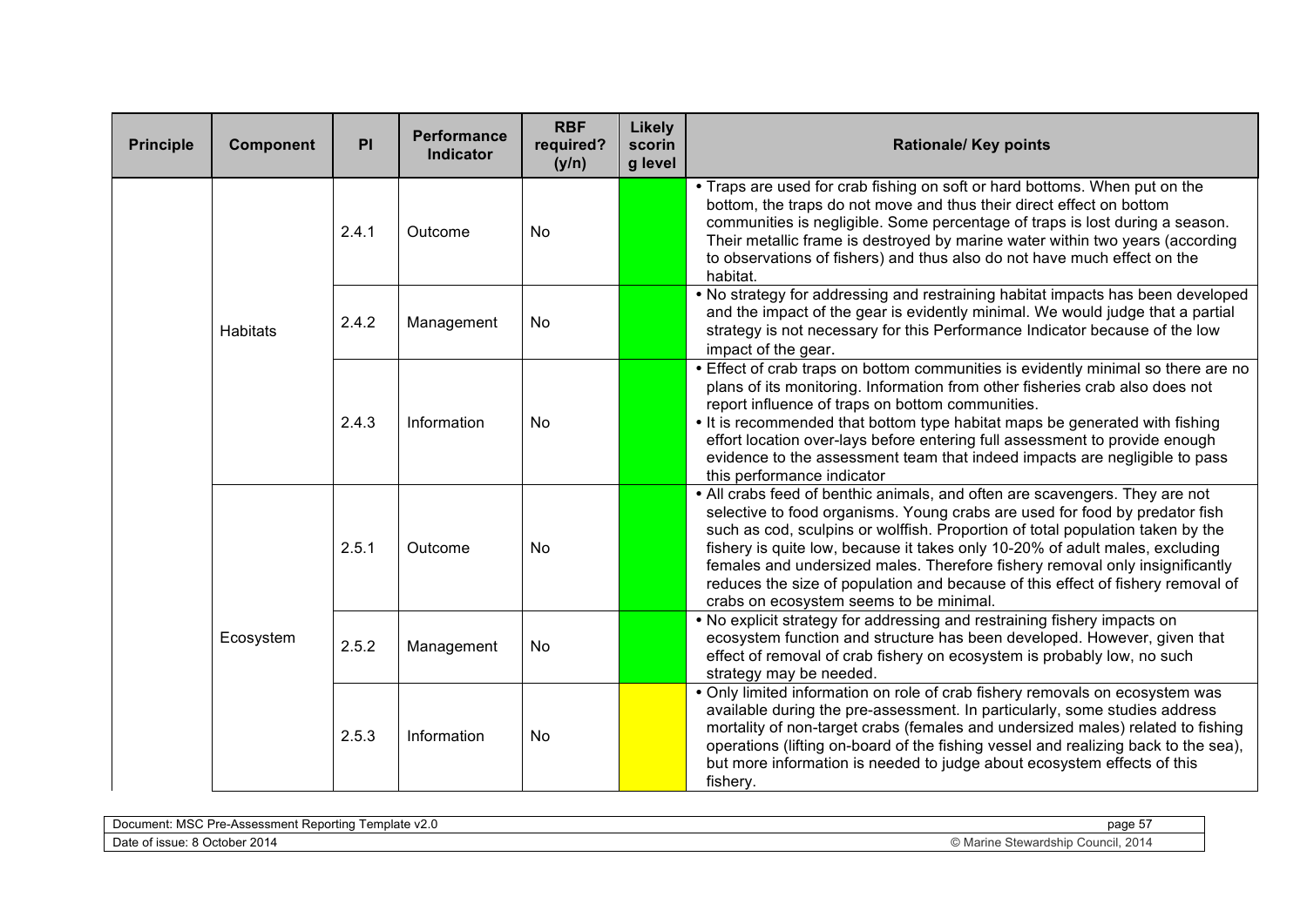| <b>Principle</b> | Component              | PI    | <b>Performance</b><br><b>Indicator</b>         | <b>RBF</b><br>required?<br>(y/n) | Likely<br>scorin<br>g level | <b>Rationale/ Key points</b>                                                                                                                                                                                                                                                                                                                                                                                                                                                                                                                                                                                                                                                                                                                                                                                                                                                                                                                                                                                                                               |
|------------------|------------------------|-------|------------------------------------------------|----------------------------------|-----------------------------|------------------------------------------------------------------------------------------------------------------------------------------------------------------------------------------------------------------------------------------------------------------------------------------------------------------------------------------------------------------------------------------------------------------------------------------------------------------------------------------------------------------------------------------------------------------------------------------------------------------------------------------------------------------------------------------------------------------------------------------------------------------------------------------------------------------------------------------------------------------------------------------------------------------------------------------------------------------------------------------------------------------------------------------------------------|
|                  |                        |       | Number of PIs less than 60:                    |                                  |                             | $\cdot$ 0                                                                                                                                                                                                                                                                                                                                                                                                                                                                                                                                                                                                                                                                                                                                                                                                                                                                                                                                                                                                                                                  |
| 3                | Governance &<br>policy | 3.1.1 | Legal and<br>customary<br>framework            | <b>No</b>                        |                             | • Management of fisheries is conducted according to Russian laws and<br>regulations:<br>· Water Resources Code;<br>• Federal Law on the Animal World;<br>• Federal Law on Protection of Environment<br>• Federal Law on fishing and conservation of aquatic biological resources;<br>• The fishery is not conducted under a controversial, unilateral exemption to an<br>international agreement.<br>• The framework has all the pieces required, and the management system has a<br>transparent mechanism for resolution legal disputes. In case of conflicts, there<br>is an opportunity to appeal to the court, and such opportunity is sometimes<br>utilized. There were at least two cases when companies lost the fishing permit<br>because they switched off the system of geographical positioning in their<br>vessels.<br>• At the same time, maintaining of the structure and function of ecosystem is not<br>sufficiently addressed in general documents.                                                                                       |
|                  |                        | 3.1.2 | Consultation,<br>roles and<br>responsibilities | <b>No</b>                        |                             | • Management process is quite complicated, with involvement of number of<br>organizations, although role of these organisations is basically clear. The<br>process of determining forecast for catch is quite complicated and includes<br>number of steps, however, as far as we know, during these consultations and<br>approvals, the forecast is not changed much in comparison with primary<br>figures provided by the research team of KamchatNIRO. TAC is allocated for<br>fisheries subzones (two in the UoC). It is accepted by a special order of<br>Agency for Fisheries.<br>• There are mechanisms of change of TAC depending on the most recent<br>information, and such changes sometimes happen.<br>• Mechanisms for involvement of environmental and different interest groups as<br>well as the broader community are not well developed officially.<br>• There is no systematic in-season information on the fishery which would be<br>publically available and would allow public or interested groups to be involved<br>in the process. |

| $\mathbf{1} \cdot \mathbf{1} \cdot \mathbf{1} \cdot \mathbf{1} \cdot \mathbf{1} \cdot \mathbf{1} \cdot \mathbf{1} \cdot \mathbf{1} \cdot \mathbf{1} \cdot \mathbf{1} \cdot \mathbf{1} \cdot \mathbf{1} \cdot \mathbf{1} \cdot \mathbf{1} \cdot \mathbf{1} \cdot \mathbf{1} \cdot \mathbf{1} \cdot \mathbf{1} \cdot \mathbf{1} \cdot \mathbf{1} \cdot \mathbf{1} \cdot \mathbf{1} \cdot \mathbf{1} \cdot \mathbf{1} \cdot \mathbf{1} \cdot \mathbf{1} \cdot \mathbf{1} \cdot \mathbf{$<br>` ≏mplate v2.∪<br>ocument)<br>≀an∩r<br>m≏nt<br>-re-Assess<br>MSC<br>16 UU I<br>1115 H.<br>້ | --<br>page 5ა<br>. |
|--------------------------------------------------------------------------------------------------------------------------------------------------------------------------------------------------------------------------------------------------------------------------------------------------------------------------------------------------------------------------------------------------------------------------------------------------------------------------------------------------------------------------------------------------------------------------------------|--------------------|
| $\degree$ 2014                                                                                                                                                                                                                                                                                                                                                                                                                                                                                                                                                                       | icil. 2014         |
| <b>Date</b>                                                                                                                                                                                                                                                                                                                                                                                                                                                                                                                                                                          | 100                |
| . October                                                                                                                                                                                                                                                                                                                                                                                                                                                                                                                                                                            | 25 Walusi II       |
| ി ISSUE: പ                                                                                                                                                                                                                                                                                                                                                                                                                                                                                                                                                                           | IV1C1              |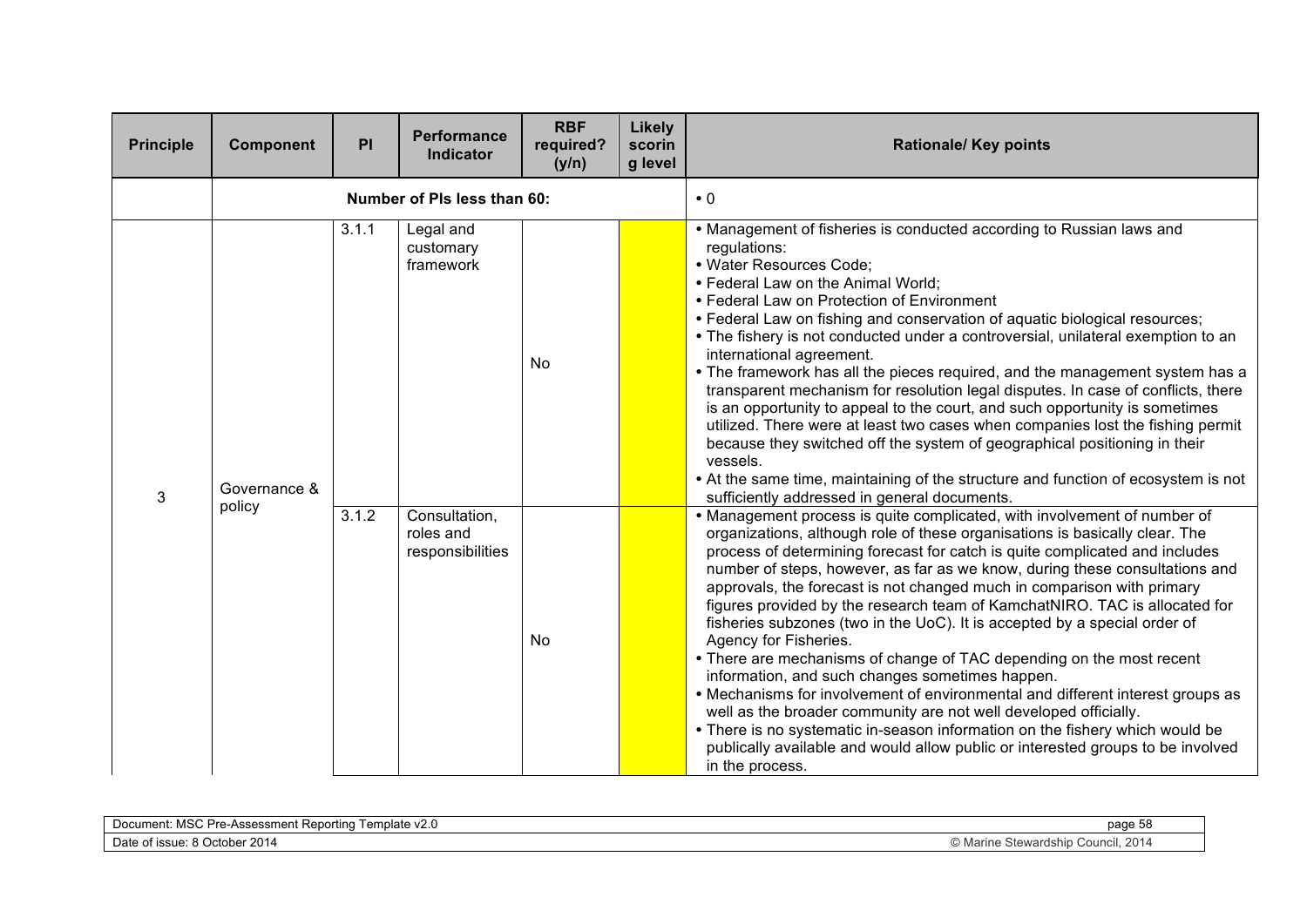| <b>Principle</b> | Component                                   | PI    | <b>Performance</b><br><b>Indicator</b> | <b>RBF</b><br>required?<br>(y/n) | <b>Likely</b><br>scorin<br>g level | <b>Rationale/ Key points</b>                                                                                                                                                                                                                                                                                                                                                                                                                                                                                                                                                                                                                                                                                                                                                                                                        |
|------------------|---------------------------------------------|-------|----------------------------------------|----------------------------------|------------------------------------|-------------------------------------------------------------------------------------------------------------------------------------------------------------------------------------------------------------------------------------------------------------------------------------------------------------------------------------------------------------------------------------------------------------------------------------------------------------------------------------------------------------------------------------------------------------------------------------------------------------------------------------------------------------------------------------------------------------------------------------------------------------------------------------------------------------------------------------|
|                  |                                             | 3.1.3 | Long term<br>objectives                | <b>No</b>                        |                                    | • Objectives of managing the crab fisheries in Russia are maintenance of a<br>healthy crab stocks and a long term sustainable fishery. These objectives were<br>demonstrated, for instance, while introducing two bans for red king crab fishing<br>in 2005-2006 and 2008-2012.                                                                                                                                                                                                                                                                                                                                                                                                                                                                                                                                                     |
|                  | Fishery<br>specific<br>management<br>system | 3.2.1 | Fishery<br>specific<br>objectives      | No                               |                                    | • Sustainability of fisheries is essential for the Client because the quota is<br>allocated to the fisheries for 10 years and because of large investments in<br>fishery and processing. Active participation of the companies involved in the<br>Association demonstrates their commitment to sustainability of fisheries.<br>. The Client recognises that healthy stocks of target species, and healthy<br>ecosystem are crucial for existence of development of their business in the<br>area.<br>. No formal management plan is accepted so far. To meet the SG80, short and<br>long term objectives will need to be explicit in the management system                                                                                                                                                                          |
|                  |                                             | 3.2.2 | Decision<br>making<br>processes        | <b>No</b>                        |                                    | • The government and the Client consult in the management of the fishery.<br>• Strategic decisions are made by owners of companies involved in the<br>Association.<br>• There are mechanisms for decision-making processes to respond to issues<br>identified in relevant research, monitoring, evaluation and consultation, timely<br>and adaptive manner.<br>• The certification team, however, is not aware about in-season information on<br>the fishery which is available on regular basis. This limits transparency of the<br>decision-making process.<br>• Decision-making uses the precautionary approach and is based on best<br>available information.                                                                                                                                                                   |
|                  |                                             | 3.2.3 | Compliance<br>and<br>enforcement       | No                               |                                    | • The fishery is monitored by territorial branch of the Federal Fishery Agency. In<br>the sea, enforcement is performed by the Federal Border Guard Service. The<br>Client reports that they accurately follow the regulations, and enforcement<br>performed by governmental agency is very effective.<br>Illegal fishing for crab in the Sea of Okhotsk place was high till very recent<br>years, but no evidences of non-compliance or significant illegal fishing have<br>been reported during the site visits and found in the available sources during<br>the report preparation. At the same time, illegal fishing for a long period caused<br>a serious decllie of crab populations and it was significantly reduced only<br>during last years. Effectiveness of enforcement must be demonstrated during a<br>longer period. |

| $\cdots$ $\cdots$<br>Template v2.0<br>Document<br>Jrc<br>` Repo.<br>™tına<br><sup>ง</sup> -Assessmenเ<br><b>NGC</b><br>. | page 5  |
|--------------------------------------------------------------------------------------------------------------------------|---------|
| 2014                                                                                                                     | 2014    |
| <b>Date</b>                                                                                                              | Council |
| ∸8 Octobe.                                                                                                               | ∕ Mar⊵  |
| : of issue∶                                                                                                              | hic     |